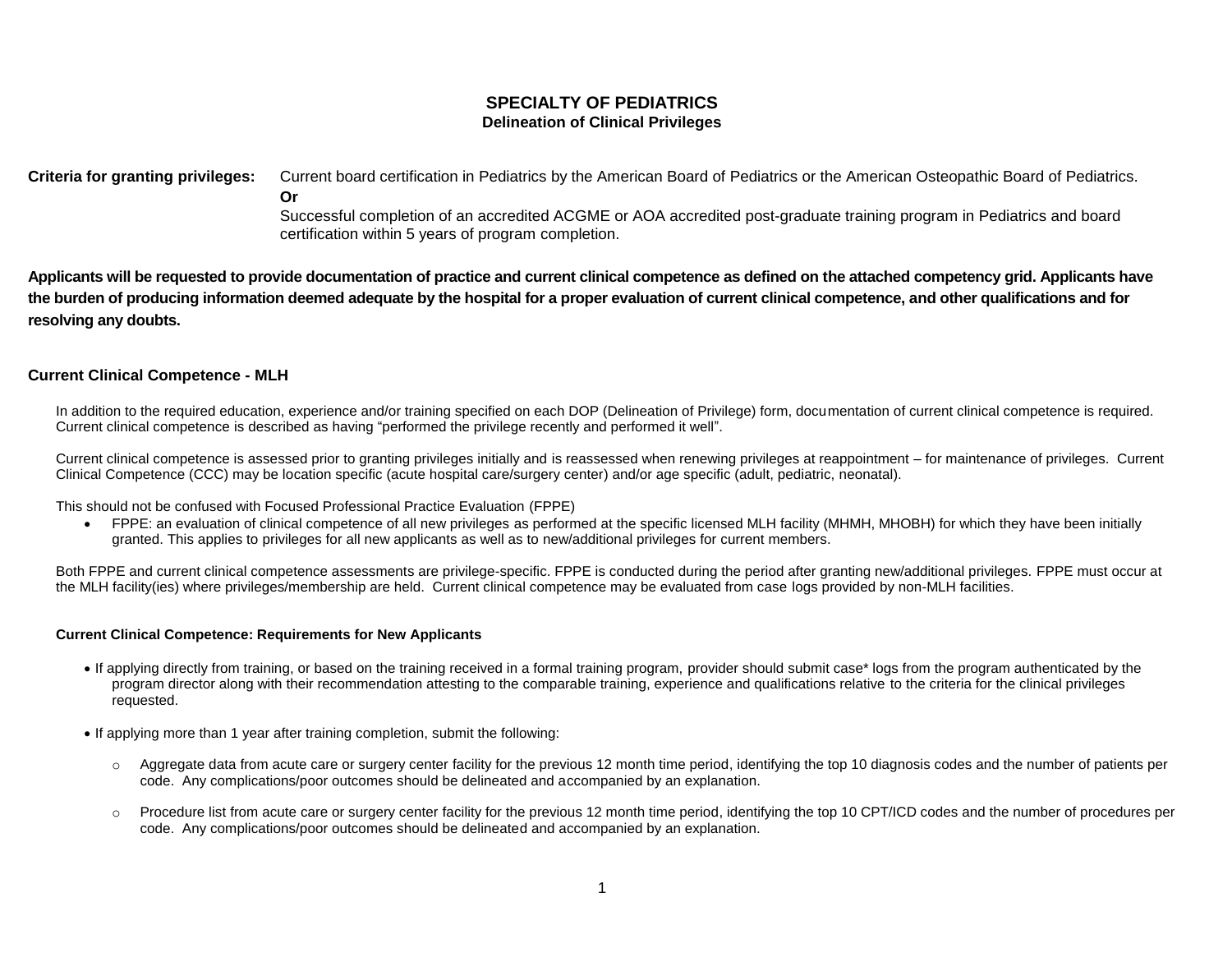o Case logs (see specifications below) for any special privileges requested that meet the criteria specific for the number of procedures defined for current clinical competence.

### **Current Clinical Competence: Maintenance of Privileges for Current Members**

- **For active staff members**: MLH source data will be aggregated to review cases and procedures performed. If this does not meet the minimum requirement for core and/or special privileges, the practitioner will be required to submit additional case logs from other facilities.
- **For courtesy staff members with low activity and for certain active staff with activity that has diminished and is now low:** Department chair recommendation should be obtained from their primary facility; and the practitioner should submit the following:
	- o Aggregate data from acute care or surgery center facility for the previous 12 month time period, identifying the top 10 diagnosis codes and the number of patients per code. Any complications/poor outcomes should be delineated and accompanied by an explanation.
	- o Procedure list from acute care or surgery center facility for the previous 12 month time period, identifying the top 10 CPT/ICD codes and the number of procedures per code. Any complications/poor outcomes should be delineated and accompanied by an explanation.
	- o Case logs (see specifications below) for any special privileges requested that meet the specific number of procedures defined for current clinical competence.

### **Case Logs**

All required case logs and/or procedure lists must contain the following information at a minimum: Date, patient identifier, CPT/ICD procedure code, diagnosis, complications, and disposition, and the facility name, name/title of the person authenticating the log, signature, date signed, and contact information. If the information requested is not available, please provide an explanation.

\*A "case" is defined as an episode of care – either cognitive or procedural. For interpretive care, "case" is interpretation of one diagnostic study.

### **Ongoing Professional Performance Evaluation (OPPE)**

OPPE is evaluated periodically (more frequently than annually) in the facility where membership/privileges are held.

To assure OPPE requirements are satisfied, the practitioner must periodically exercise the privileges in the MLH facility(ies) where he/she has membership. OPPE must occur regularly on patient encounters in the MLH facility(ies) where privileges/membership are held.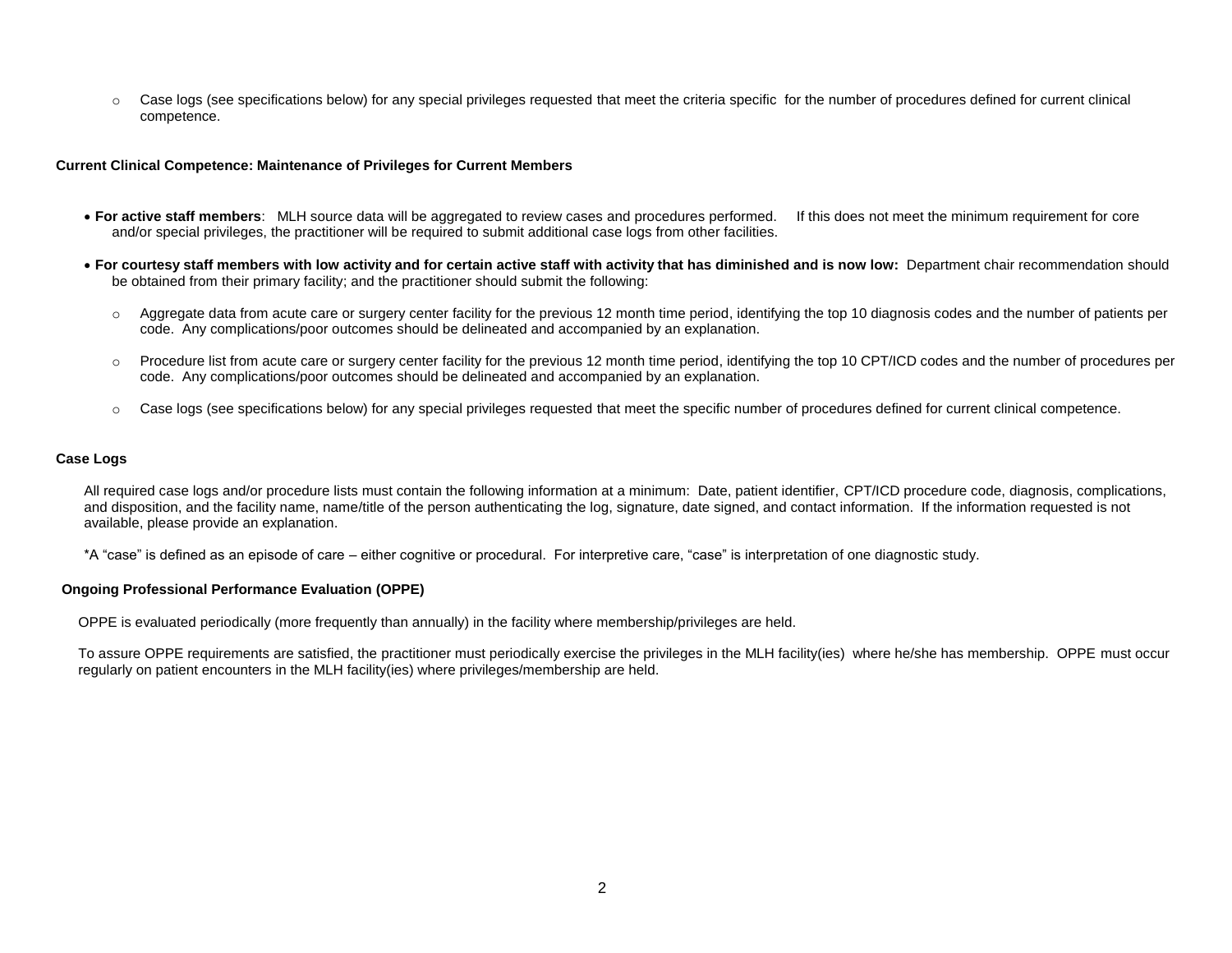| <b>Specialty/Procedure Delineation of</b><br><b>Privilege Form</b> | <b>Education/Training</b><br><b>Documentation for Initial</b><br>Granting                                                                                                                                                                                                                                                        | <b>Initial Application</b><br>(Proof of current clinical<br>competence)                                                                                                                                                                                                                                                                                                                                                                                                                                                                                                     | <b>FPPE - Validation of</b><br>competence after<br>appointment and/or granting<br>of a new or additional<br>privilege<br>(To be completed within one<br>year)                         | <b>Maintenance Requirements</b>                                                                                                                                                                                                                                                                                                                                                                                                                                                                                                                                                                                                                                                                                                                                                                                                                                       |
|--------------------------------------------------------------------|----------------------------------------------------------------------------------------------------------------------------------------------------------------------------------------------------------------------------------------------------------------------------------------------------------------------------------|-----------------------------------------------------------------------------------------------------------------------------------------------------------------------------------------------------------------------------------------------------------------------------------------------------------------------------------------------------------------------------------------------------------------------------------------------------------------------------------------------------------------------------------------------------------------------------|---------------------------------------------------------------------------------------------------------------------------------------------------------------------------------------|-----------------------------------------------------------------------------------------------------------------------------------------------------------------------------------------------------------------------------------------------------------------------------------------------------------------------------------------------------------------------------------------------------------------------------------------------------------------------------------------------------------------------------------------------------------------------------------------------------------------------------------------------------------------------------------------------------------------------------------------------------------------------------------------------------------------------------------------------------------------------|
| <b>Pediatric Core</b>                                              | Current board certification in<br>Pediatrics by the American<br>Board of Pediatrics or the<br>American Osteopathic Board<br>of Pediatrics.<br><b>OR</b><br>Successful completion of an<br>ACGME or AOA accredited<br>post-graduate training<br>program in Pediatrics and<br>board certification within 5<br>years of completion. | Aggregate data from primary<br>practice facility for the<br>previous 12 month time period<br>indentifying the top 10<br>diagnosis codes and the<br>number of inpatients per code.<br>Any complications/poor<br>outcomes should be<br>delineated and accompanied<br>by an explanation.<br>Procedure list from primary<br>practice facility for the<br>previous 12 month time period<br>identifying the top 10 CPT/ICD<br>codes and the number of<br>procedures per code. Any<br>complications/poor outcomes<br>should be delineated and<br>accompanied by an<br>explanation. | 5 cases including<br>Gastroenteritis (1 case);<br>Asthma/Bronchiolitic (2)<br>cases); FUO, fever<br>undetermined origin (2 cases)<br>and/or 5 evaluation and<br>management of newborn | MLH Data will be obtained for active members<br>when available, the applicant should supply<br>additional case logs from other facilities' HIM<br>departments, if necessary, to meet the minimum<br>requirement(s) to be considered for the privilege.<br>Courtesy members should supply case logs from<br>other facilities' HIM departments to meet the<br>minimum requirement(s) to be considered for the<br>privilege.<br>Aggregate data submitted should include the top 10<br>diagnosis codes, with the number of inpatients per<br>code, and procedure lists indicating the top 10<br>CPT/ICD codes, with the number of procedures per<br>code for the previous 12 months.<br>Any complications/poor outcomes should be<br>delineated and accompanied by an explanation.<br>Department chair recommendation will be obtained<br>from primary practice facility. |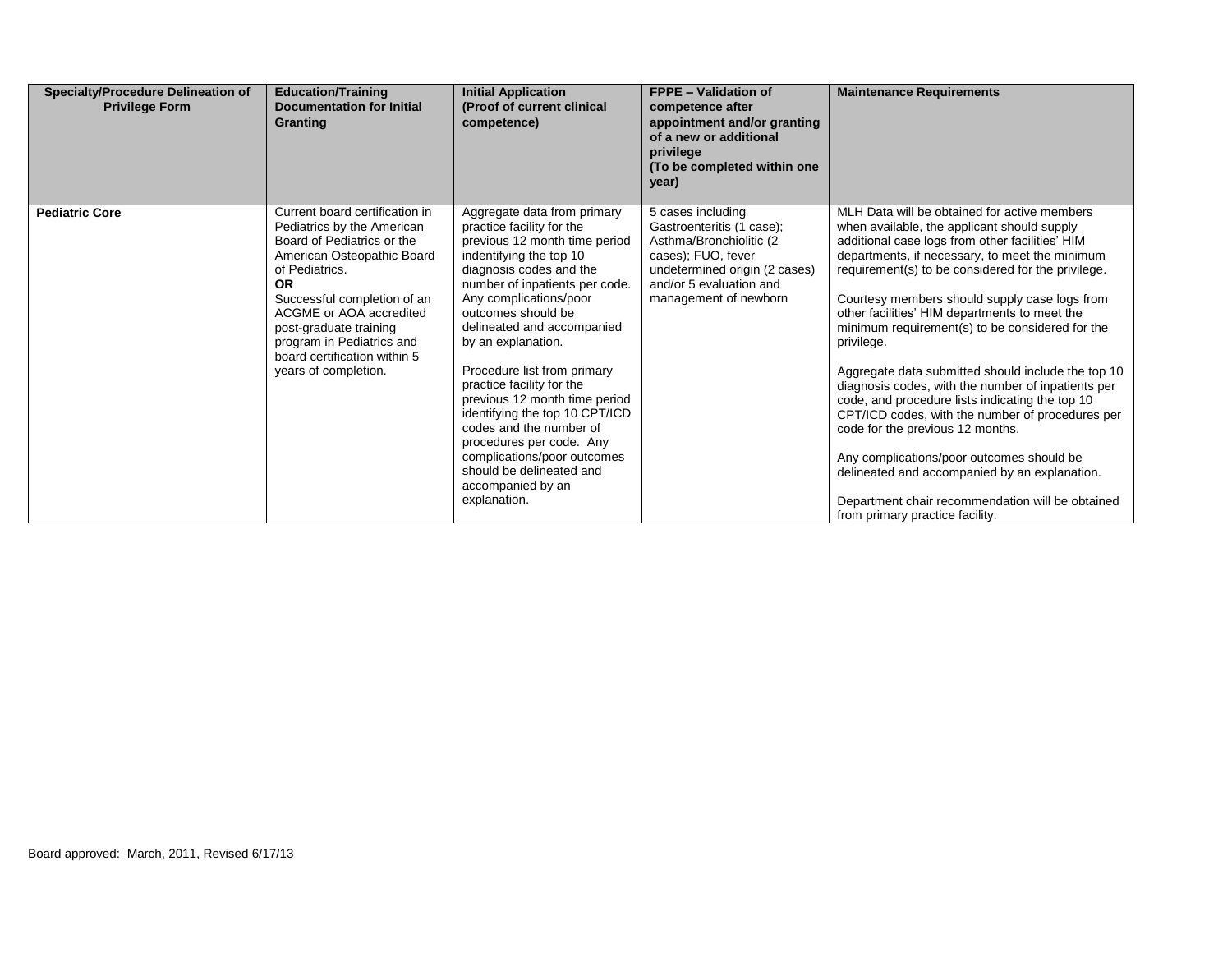**Pediatric Core Privilege: Admit**, evaluate, diagnose, treat and provide consultation to patients 0-18 admitted with both common illnesses and injuries including disorders common to general pediatric diseases and conditions.

> Access, stabilize and determine disposition of patients with emergency conditions consistent with the Medical Staff policy regarding emergency or consultative services.

### **Privileges include but are not limited to:**

- Bone marrow aspiration
- Burns, superficial and partial thickness
- I&D of superficial abscess
- Local anesthetic techniques
- Lumbar puncture
- Management uncomplicated minor closed fractures and dislocations
- Perform simple skin biopsy or excision
- Peripheral arterial puncture
- Digital peripheral nerve blocks
- Placement of anterior and posterior nasal hemostatic packing
- Pre-operative and postoperative medical care for surgical patients
- Removal of foreign body by speculum, forceps, or superficial incision
- Removal of non-penetrating corneal foreign body
- Suprapubic bladder aspiration
- Suture uncomplicated lacerations
- Venipuncture

Special: The physician requesting special privileges must meet the minimum criteria for the specialty core and demonstrate the appropriate post graduate training and/or demonstrate successful completion of an approved, recognized course when such exists, or other acceptable experience.

# **No special procedures/techniques have been approved for Pediatric Core.**